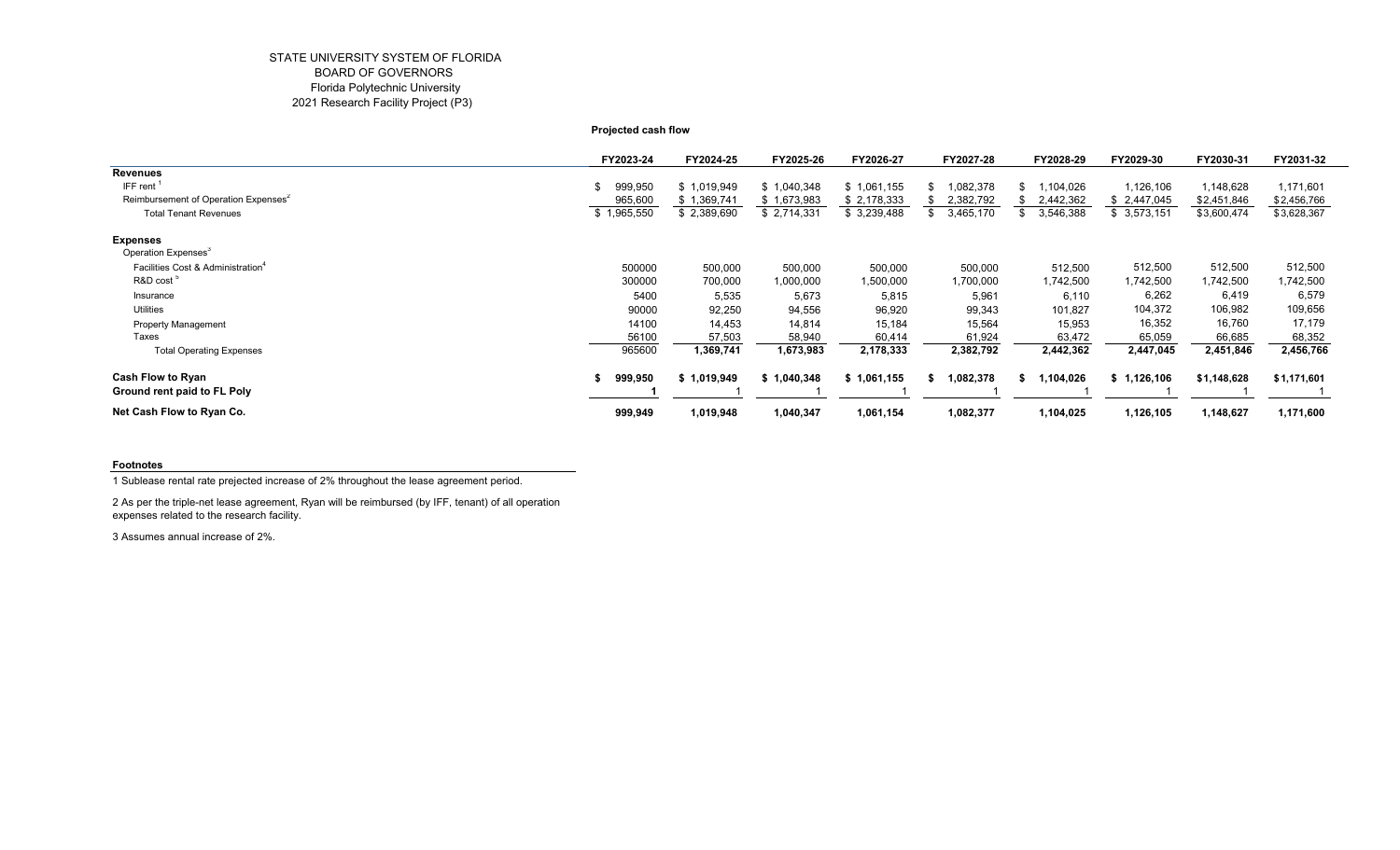### STATE UNIVERSITY SYSTEM OF FLORIDA BOARD OF GOVERNORS Florida Polytechnic University 2021 Research Facility Project (P3)

|                                                  | FY2032-33   | FY2033-34   | FY2034-35   | FY2035-36   | FY2036-37   | FY2037-38   | FY2038-39   | FY2039-40   | FY2040-41   | FY2041-42   | FY2042-43   |
|--------------------------------------------------|-------------|-------------|-------------|-------------|-------------|-------------|-------------|-------------|-------------|-------------|-------------|
| <b>Revenues</b>                                  |             |             |             |             |             |             |             |             |             |             |             |
| IFF rent                                         | 1,195,033   | 1,218,933   | 1,243,312   | 1,268,178   | 1,293,542   | 1,319,413   | 1,345,801   | 1,372,717   | 1,400,171   | 1,428,175   | 1,456,738   |
| Reimbursement of Operation Expenses <sup>2</sup> | \$2,461,812 | \$2,523,358 | \$2,528,657 | \$2,534,089 | \$2,539,657 | \$2,545,365 | \$2,608,998 | \$2,614,994 | \$2,621,140 | \$2,627,438 | \$2,633,896 |
| <b>Total Tenant Revenues</b>                     | \$3,656,845 | \$3,742,291 | \$3,771,969 | \$3,802,267 | \$3,833,199 | \$3,864,778 | \$3,954,799 | \$3,987,711 | \$4,021,311 | \$4,055,613 | \$4,090,634 |
| <b>Expenses</b>                                  |             |             |             |             |             |             |             |             |             |             |             |
| Operation Expenses <sup>3</sup>                  |             |             |             |             |             |             |             |             |             |             |             |
| Facilities Cost & Administration <sup>4</sup>    | 512,500     | 525,313     | 525,313     | 525,313     | 525,313     | 525,313     | 538,445     | 538,445     | 538,445     | 538,445     | 538,445     |
| R&D cost                                         | 1,742,500   | 1,786,063   | .786,063    | .786,063    | ,786,063    | 1,786,063   | 1,830,714   | 1,830,714   | 1,830,714   | 1,830,714   | 1,830,714   |
| Insurance                                        | 6,744       | 6,912       | 7,085       | 7,262       | 7,444       | 7,630       | 7,821       | 8,016       | 8,217       | 8,422       | 8,633       |
| <b>Utilities</b>                                 | 112,398     | 115,208     | 118,088     | 121,040     | 124,066     | 127,168     | 130,347     | 133,606     | 136,946     | 140,369     | 143,879     |
| <b>Property Management</b>                       | 17,609      | 18,049      | 18,500      | 18,963      | 19,437      | 19,923      | 20,421      | 20,932      | 21,455      | 21,991      | 22,541      |
| Taxes                                            | 70,061      | 71,813      | 73,608      | 75,448      | 77,334      | 79,268      | 81,250      | 83,281      | 85,363      | 87,497      | 89,684      |
| <b>Total Operating Expenses</b>                  | 2,461,812   | 2,523,358   | 2,528,657   | 2,534,089   | 2,539,657   | 2,545,365   | 2,608,998   | 2,614,994   | 2,621,140   | 2,627,438   | 2,633,896   |
| <b>Cash Flow to Ryan</b>                         | \$1,195,033 | \$1,218,933 | \$1,243,312 | \$1,268,178 | \$1,293,542 | \$1,319,413 | \$1.345.801 | \$1,372,717 | \$1,400,171 | \$1,428,175 | \$1,456,738 |
| Ground rent paid to FL Poly                      |             |             |             |             |             |             |             |             |             |             |             |
| Net Cash Flow to Ryan Co.                        | 1,195,032   | 1,218,932   | 1,243,311   | 1,268,177   | 1,293,541   | 1,319,412   | 1,345,800   | 1,372,716   | 1,400,170   | 1,428,174   | 1,456,737   |

#### **Footnotes**

1 Sublease rental rate prejected increase of 2% throughout the lease agreement period.

2 As per the triple-net lease agreement, Ryan will be reimbursed (by IFF, tenant) of all operation expenses related to the research facility.

3 Assumes annual increase of 2%.